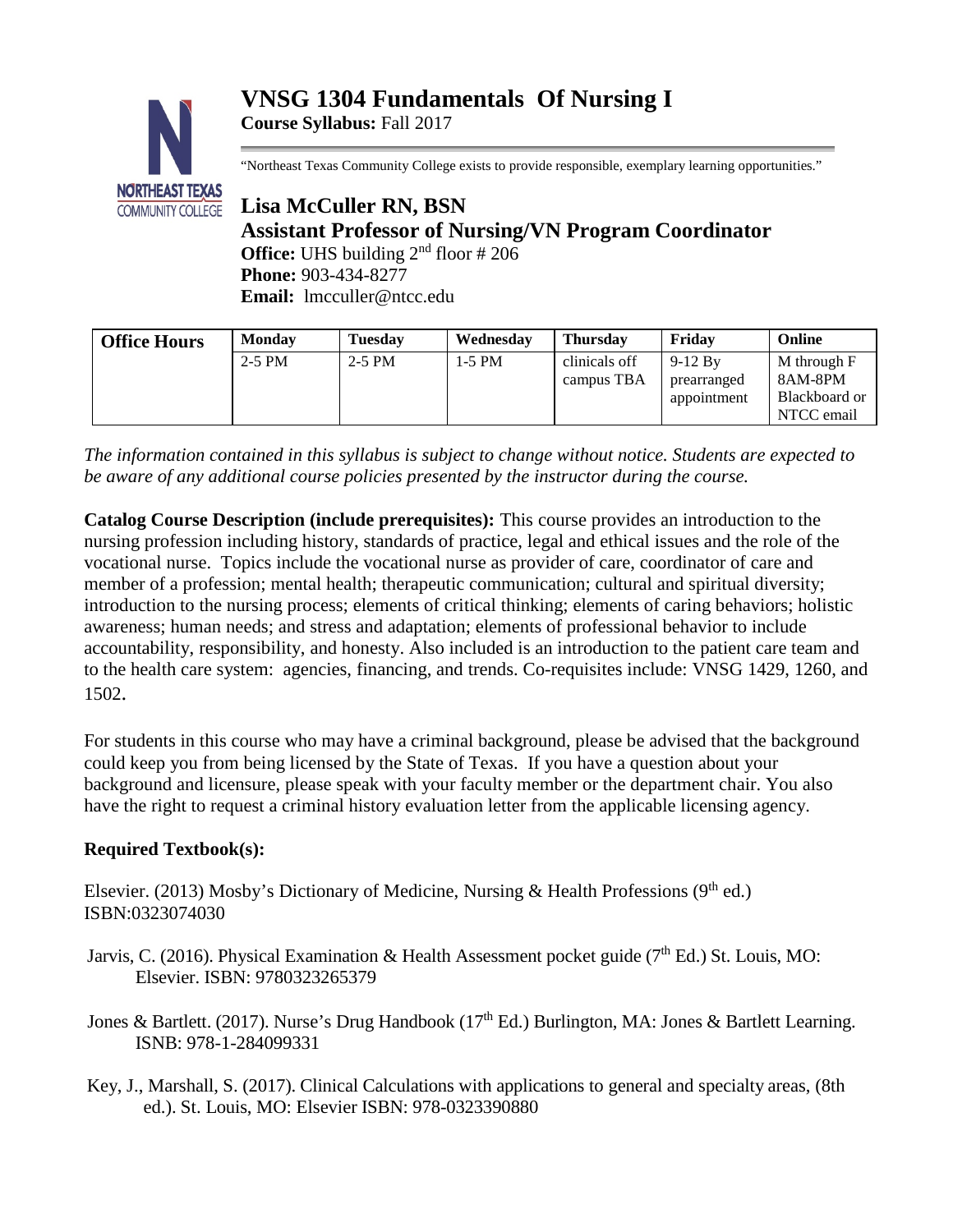Smith, S., Duell, D., Martin, B., Aebersold, M., Gonzalez, L. (2017). Clinical nursing skills: basic to advanced skills ( $9<sup>th</sup>$  Ed.).Upper Saddle River, NJ: Pearson Education, Inc. ISBN: 978-0-13-408792-4

Sanders., (2015) Comprehensive Review For NCLEX-PN Exam (6<sup>th</sup> ed.) ISBN: 0323289312

Vanleeuwen., (2015) Davis' Comprehensive Handbook Lab & Diagnotic Tests ( $6<sup>th</sup> Ed$ .) ISBN: 9780803644052

Nix, (2017) Williams' Basic Nutrition & Diet Therapy (17<sup>th</sup> Ed.) Elsevier. St. Louis, MO. ISBN: 9780323377317

Williams, L.S., Hopper, P. D., (2015) Understanding Medical Surgical Nursing (5<sup>th</sup> ed.) F.A. Davis, Philadelphia, PA. ISBN: 978-0-8036-4068-4

Williams, L.S., Hopper, P. D., (2015) Understanding Medical Surgical Nursing study guide (5<sup>th</sup> ed.) F.A. Davis, Philadelphia, PA. ISBN: 978-0-8036-4069-6

Yoost, B.L., Crawford, L.R., (2016) Fundamentals of Nursing. Elsevier. St. Louis, MO. ISBN:978-0- 323-29557-

Yoost, B.L., Crawford, L.R., (2016) Fundamentals of Nursing study guide. Elsevier. St. Louis, MO. ISBN: 9780323358538

**Publisher:** See Above

**ISBN Number:** See Above

**Recommended Reading(s):** See Above

### **Student Learning Outcomes:**

The Texas State Board of Nurses (BON) provides differentiated essential competencies (DECs) (2010) to guide nursing education programs in developing a curriculum which prepares graduates to provide safe, competent, compassionate care. The competencies from the BON show the expected level of performance, integrating knowledge, skills, abilities, and judgment based upon the preparation in the program of study. The differentiation is based upon the level of the nursing education program which the student is enrolled.

The NTCC nursing program director and faculty incorporate the Differentiated Essential Competencies (DECs) (2010) into the student learning outcomes of each course, based on the level of the nursing educational program. The learning outcomes of this course are based on the essential competencies of graduates of Texas Vocational nursing education program

The student is responsible for accomplishment of all behavioral objectives either through class presentation or via independent study.

"C" denotes objectives that meet Differentiated Entry Level Competencies.

S" denotes objectives that meet SCANS competencies.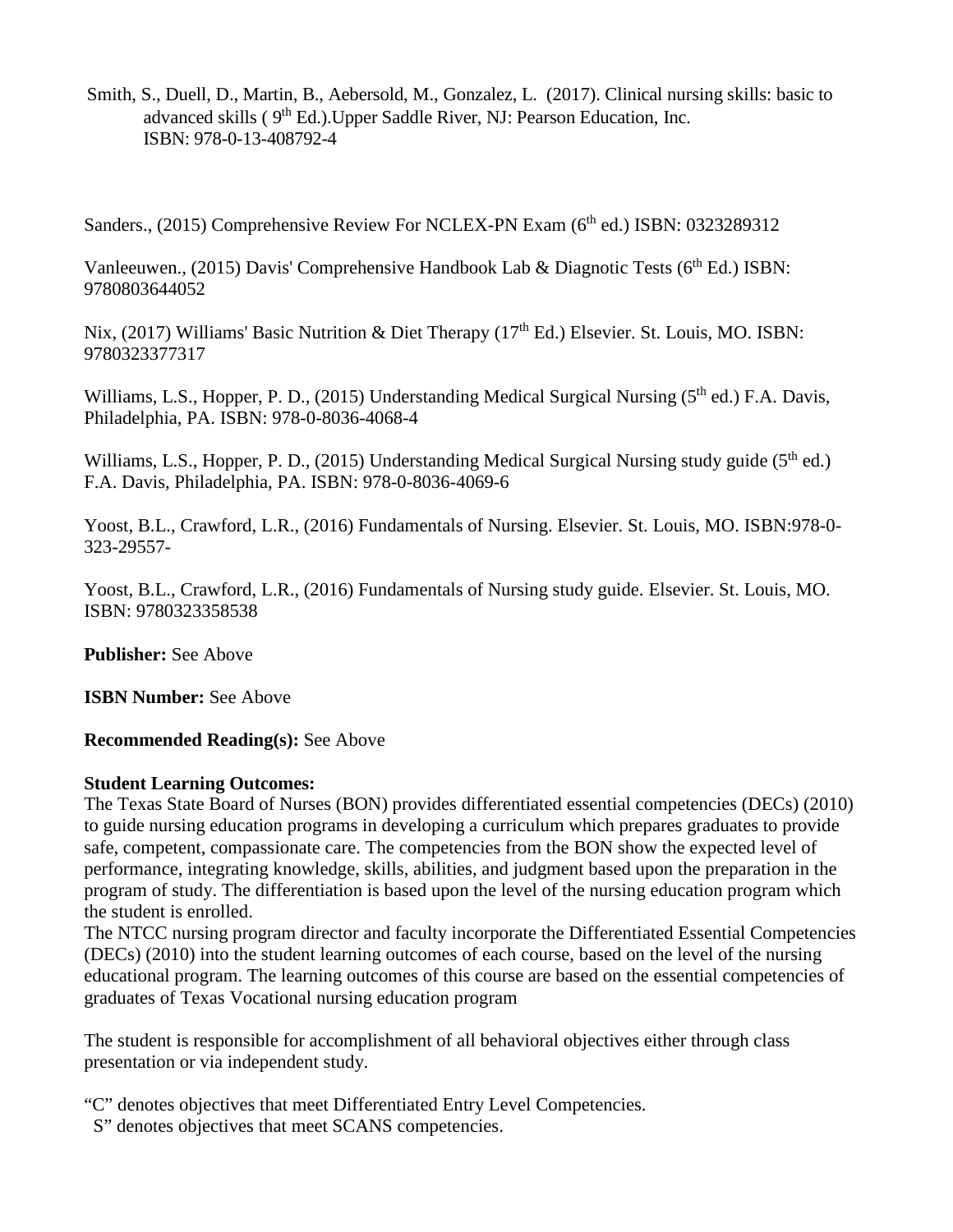The student, upon completion of VNSG 1304, will be introduced to concepts necessary for the beginning roles (provider of care, coordinator of care, and member of a profession) by having the opportunity to complete course outcomes:

- 1. Describe vocational nursing. (C)
- 2. Relate the history of nursing to the present day. (C)

3. Identify the roles of the vocational nurse as provider of care, coordinator of care, and member of a profession. (C,S)

4. Identify the legal, ethical, and professional responsibilities of a vocational nurse as a member of the health care team in a variety of health care settings. (C)

- 5. Examine professional behavior, including accountability, responsibility, and honesty. (C,S)
- 6. Discuss the various healthcare delivery systems and the patients served, services provided, and financing.  $(C, S)$

7. Examine the changing trends in nursing and in the healthcare delivery system and its impact on patient care. (C)

- 8. Differentiate the roles of the members of the health care team. (C,S)
- 9. Determine the role of human needs in planning nursing care. (C)
- 10. Discuss the concept of holistic care. (C)
- 11. Examine positive mental health practices emphasizing cultural and spiritual diversity. (C,S)
- 12. Identify characteristics of the therapeutic nurse-patient relationship.(C,S)
- 13. Differentiate aspects of verbal and non-verbal communication. (C,S)

14. Discuss the roles of the vocational nurse in providing culturally sensitive care to the diverse patient population. (C)

- 15. Give examples of the role of technology in healthcare.
- 16. Discuss the responsibilities of the vocational nurse related to documentation of patient care.
- 17. Discuss the relationship of spirituality to an individual's total being. (C)
- 18. Give examples of attitudes and behaviors that demonstrate caring in nursing. (C)
- 19. Apply the components of the nursing process relating to primary nursing interventions. (C,S)

20. Identify the role of the VN in applying basic clinical reasoning skills to the care of the patients and the family.  $(C, S)$ 

## **Exemplary Educational Objectives:**

Curriculum threads are specific concepts that are integrated throughout the curriculum to strengthen the student's development. They reflect areas of increased knowledge, skills, and attitudes of students as they progress in the program. These threads create cohesive learning experiences. The threads integrated in VNSG 1304 include:

- 1. Clinical reasoning and the nursing process
- 2. Concepts of mental health
- 3. Caring behavior
- 4. Communication skills
- 5. Healthcare settings
- 6. Diversity
- 7. Professional values
- 8. Roles of the vocational nurse
- 9. Competence in nursing interventions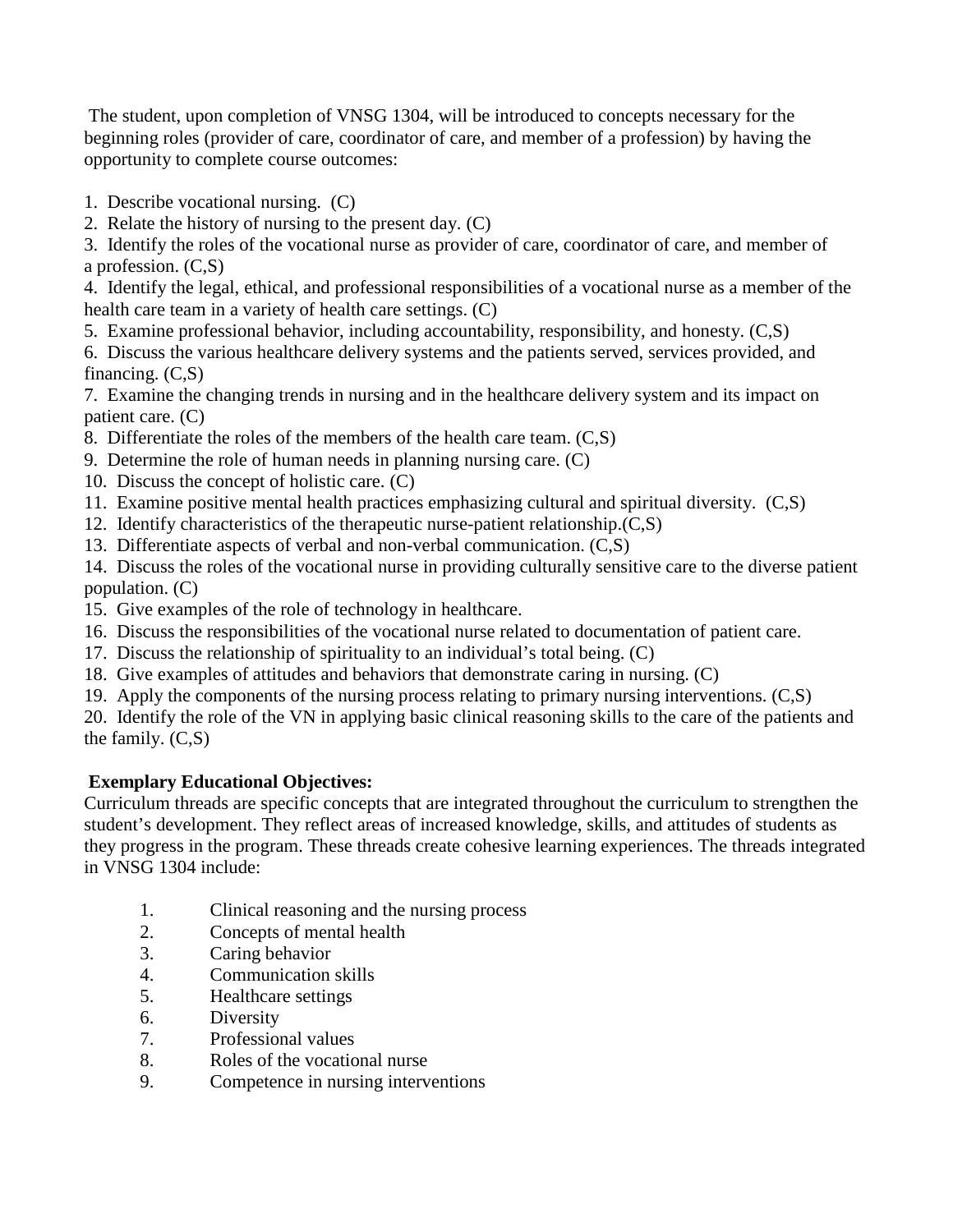## **SCANS Skills:**

Secretary's Commission on Achieving Necessary Skills (SCANS) is an attempt to help make courses more relevant to the needs of a modern work force. SCANS are divided into two types of skills: competencies and foundations. The competencies are the ability to manage resources, to work amicably and productively with others, to acquire and use information, to master complex systems, and to work with a variety of technologies. Foundation skills are organized into the basic literacy and computational skills, the thinking skills necessary to put knowledge to work, and the personal qualities that make workers dedicated and trustworthy. Both are required for successful performance in most jobs.

## **Lectures & Discussions:**

**Math Dosage Calculations Exam is a pass/fail exam.** This exam is not calculated into the total course grade or given a percentage of the total course grade.

## **Lectures and classroom discussions include the following content:**

Module I: The Nursing Process and Practice

Module2: Understanding Nursing Basics: Nursing Principals: Nurses Assessing Health: vital signs, physical health assessment. Promoting Physiological Health: pain management, Integral Components of Client Care: understanding asepsis, patient safety, hygiene, perioperative nursing

Module 3: Understanding and Promoting Physiological Health: urinary and fecal elimination, oxygenation and tissue perfusion, Nutrition

Module 4: diagnostic testing, skin integrity and wound care

Module 5: Medication Administration

Module 6: Promoting Psychosocial & Physiological Health Concepts: health and wellness, sensory perception, self concept, sexuality, spirituality, loss/grieving/death

Module 7: Understanding lifespan development: concepts of growth and development, promoting health concepts from conception to older adults, concepts promoting family health.

## **Evaluation/Grading Policy:**

Students will be evaluated by the instructor in the classroom both in group and individual settings. These evaluations may be provided verbally or in written form. Each student is given the opportunity to evaluate the course and the instructor. A link will be emailed to each student enrolled in the course by NTCC via campus email for annonymous evaluations of the course and course instructor near the end of the semester.

See grading policy below and refer to the VN program handbook for an indepth review of the policy.

## **Tests/Exams:**

Grading scale:  $A= 90-100$  points  $B = 80-89$  points  $C = 75-79$  points F= below 75 point*.*

## **Module content and exam timeline:**